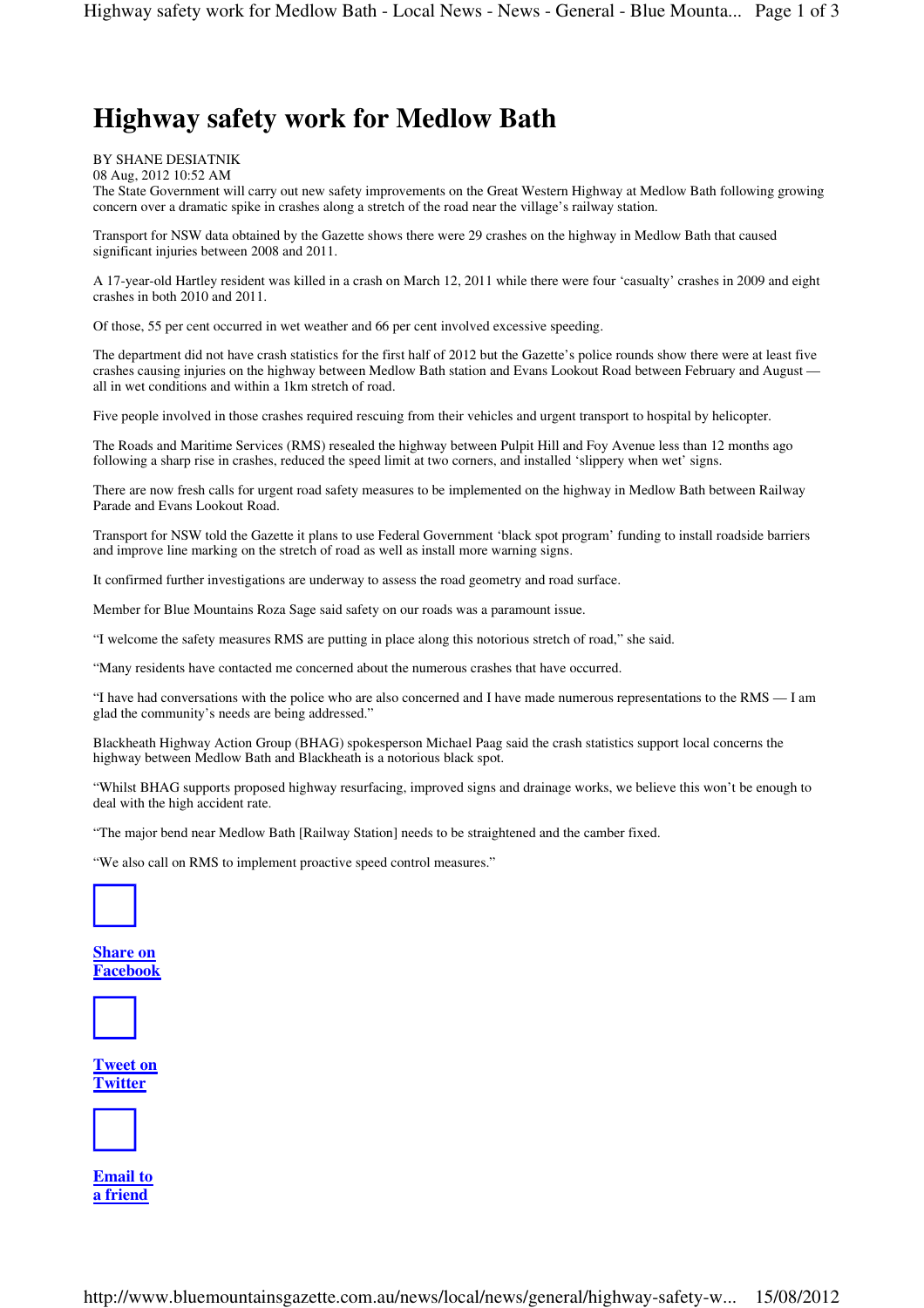Lose 6 kgs in 4 Weeks? Discover the Shocking Truth About Australia's Hottest Diet. TrimRecipe.com/Diet

AdChoices<sup>1</sup>

## **comments**

### Date: Newest first | **Oldest first**

Speaking of safety. WARNING!!! Heading into Medlow Bath Nor/West before the turn off to Delmonte Ave/Bellevue Cres the speed limit has this week been changed from 60kph to 70kph!? Why? There is a service station, and there is NO TURN OFF LANE to Bellevue. Roza, have you ever tried turning off there? I do it daily with 2 small children in the back. It's a safety risk. It's dangerous enough slowing from 60kph being tailgated. Residents are now dreading the 70kph. It's deadly. Because there is NO turn off lane! The increase in speed limit is not a safety measure I welcome Roza. Danger Warning! Posted by **Safety is an Issue**, 8/08/2012 8:30:12 PM, on Blue Mountains Gazette

Great News! I suppose from a managed risk assessment process, accidents (even reported death) in this tiny location (Blackheath to Medlow Bath) must have rung alarm bells for NSW Police, Ambulance, Fire Brigade-Rescue, Road Engineers personnel. After all, the GWH is a conduit for thousands of people driving into and out of metropolitan Sydney every 24 hours. As with some railways (the great southern line), faults in engineered road design may occur for many reasons. In my opinion, it is unfortunate that the lobbying of a member of parliament leads to action by NSW tax paid engineers & others. Posted by **Adam Smith**, 9/08/2012 7:47:27 AM, on Blue Mountains Gazette

# **post a comment**



Notorious black spot: One of two sharp bends in close proximity on the Great Western Highway north of Medlow Bath station where car crashes resulting in injury are on the increase, particularly in wet conditions.

# **Most popular articles**

- **1.** Triple tragedies
- **2.** Man dead in third house fire tragedy
- **3.** Missing woman located
- **4.** Candidate backflips on pool
- **5.** Uncontested election proposal raises
- **6.** Winter wonderland
- **7.** Truck jack-knifes at Medlow Bath
- **8.** Highway safety work for Medlow Bath
- **9.** Crack-down on truck drivers
- **10.** One dead in Blaxland house fire

## **Compare & Save**

**Deals Compare Popular a a 2** of **9**